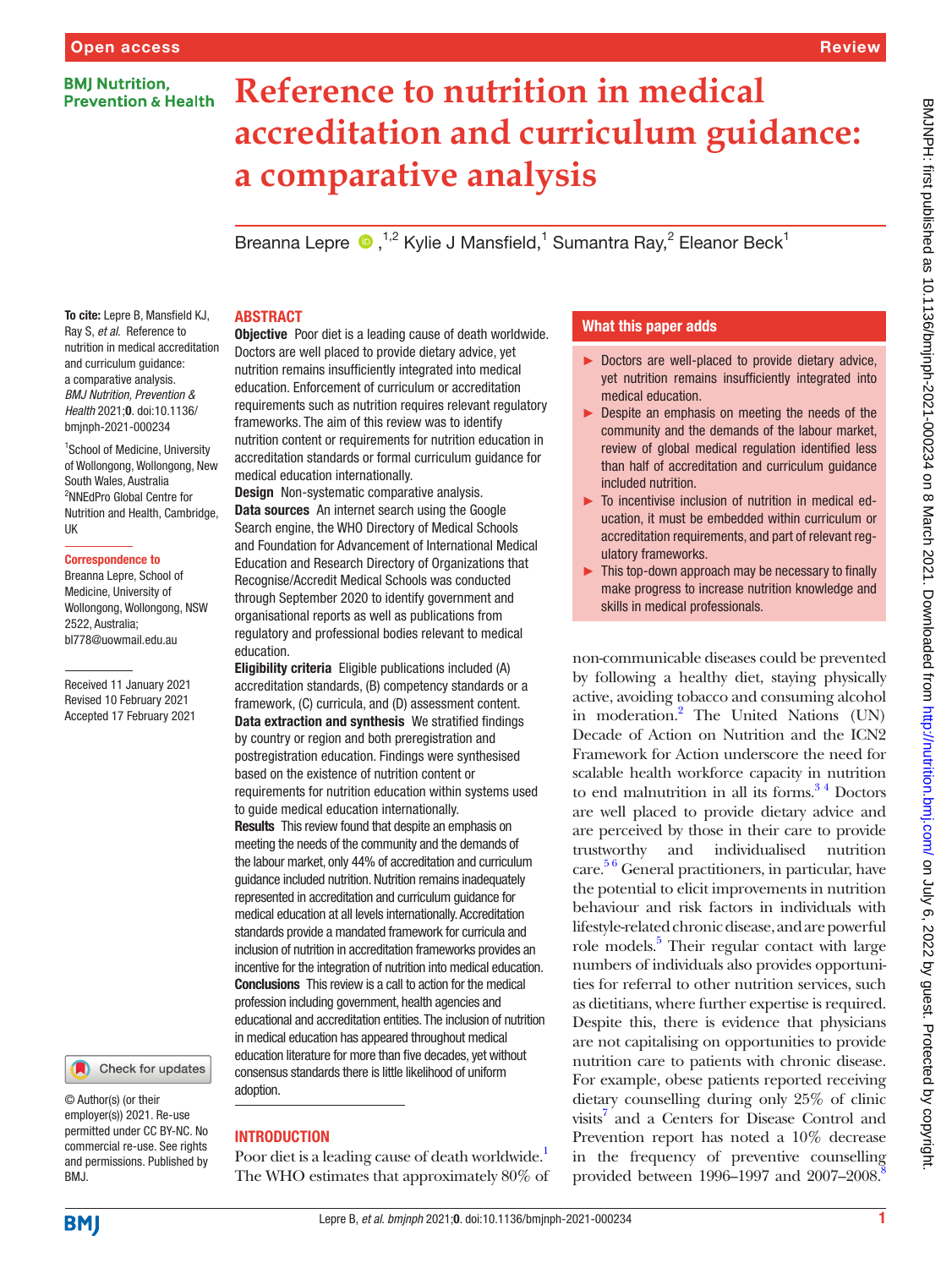In order to provide nutrition care as part of routine clinical practice, doctors require the relevant nutrition knowledge, skills and attitudes (competence). However, despite the centrality of nutrition to health, it remains insufficiently integrated into medical education, regardless of country, setting or year of medical education.<sup>[9](#page-10-6)</sup> Deficits in medical nutrition education present an ongoing barrier to the provision of nutrition care in practice.<sup>9</sup>

According to the World Directory of Medical Schools, a joint initiative of the World Federation for Medical Education (WFME) and the Foundation for Advancement of International Medical Education and Research (FAIMER), there are 3387 medical schools currently operational internationally[.10](#page-10-7) Accreditation systems are used to ensure the quality of medical education, facilitated by medical schools, and can be institutional or programmatic and voluntary or mandatory.<sup>11</sup> Accreditation has been linked to improved medical student outcomes.<sup>[11](#page-10-8)</sup> According to the WHO and WFME, the purpose of accreditation and quality improvement in medical education is to 'adjust medical education to changing conditions in the health care delivery system and to prepare doctors for the needs and expectations of society'.<sup>[12](#page-10-9)</sup> A limitation of the accreditation process is the potential for mismatch between the agreed-upon content of medical education and community needs.<sup>[12](#page-10-9)</sup>

Our previous research has highlighted potential competencies for nutrition in medical education. However, without a regulatory framework to enforce this, it will always be difficult to implement. Fundamental to improvements in medical nutrition education and subsequent nutrition practice behaviour is the need to first identify any formal expectations for nutrition education by regulatory bodies including accrediting bodies, and representatives of the medical profession. Accreditation standards (regulations) provide an incentivised blueprint for curricula, by setting a benchmark for outcomes, the process of educational delivery and in some cases required programme content.<sup>13</sup> Amending accreditation standards to require nutrition education as a formal outcome would provide incentive to include nutrition in medical education programmes in order to receive and maintain accreditation. Therefore, the aim of this review was to identify nutrition content or requirements for nutrition education in accreditation standards or formal curriculum guidance for medical education internationally. It is anticipated that the results of this review will provide insight into formal opportunities to integrate nutrition into medical education.

## **METHODS**

For the purposes of this review, we initially defined key concepts and terms based on published definitions and author experience  $(table 1).<sup>14</sup>$  $(table 1).<sup>14</sup>$ 

This review took a pragmatic approach to search and identify literature. An internet search using the Google Search engine was conducted through September 2020

<span id="page-1-0"></span>

| Table 1                               | Definitions of key concepts and terms related to medical education used within this review                                                                                                                                                                                                                                                                                            |
|---------------------------------------|---------------------------------------------------------------------------------------------------------------------------------------------------------------------------------------------------------------------------------------------------------------------------------------------------------------------------------------------------------------------------------------|
| <b>Term</b>                           | <b>Definition or description</b>                                                                                                                                                                                                                                                                                                                                                      |
| Accreditation                         | Recognition of the compliance of educational services (ie, institutional accreditation) or programme<br>(ie, programmatic accreditation) with pre-established standards (accreditation standards or<br>regulations) of accreditation to provide an objective measure of the quality of the educational<br>programme or institution and the existence of quality assurance mechanisms. |
| Competency standards<br>or frameworks | Defines the major roles or domains within a profession and the knowledge, skills and attributes<br>underlying their performance. <sup>75</sup>                                                                                                                                                                                                                                        |
| Curriculum or curricula               | Broadly defines the totality of student experiences that take place in the educational process. This<br>may include topics or subjects taught and the educational programme, assessment and other<br>methods used to evaluate student learning (eg, placement or mentorship).                                                                                                         |
| Preregistration                       | For the purposes of this review, this includes education which begins with medical school and<br>continues to graduation with the awarding of a degree. This may be undergraduate or postgraduate<br>depending on the jurisdiction but might also be termed as 'pre-entry'.                                                                                                           |
| Postregistration                      | For the purpose of this review, this includes any education during provisional registration, vocational/<br>professional training, specialist and subspecialist training as well as other forms of training/education<br>obtained after graduating from medical school. <sup>76</sup>                                                                                                 |
| Clinical rotation/<br>placement       | A fixed period of clinical practice during education (preregistration).                                                                                                                                                                                                                                                                                                               |
| Internship                            | First postgraduate year of practice. In some countries, internship is used to indicate the first year of<br>residency (part of postregistration training).                                                                                                                                                                                                                            |
| Intern                                | An individual with restricted registration, who is legally qualified to practise medicine with<br>supervision.                                                                                                                                                                                                                                                                        |
| Residency                             | A period of postgraduate training in a medical specialty.                                                                                                                                                                                                                                                                                                                             |
| Physician/medical<br>clinician        | An individual who is legally qualified to practise medicine without supervision.                                                                                                                                                                                                                                                                                                      |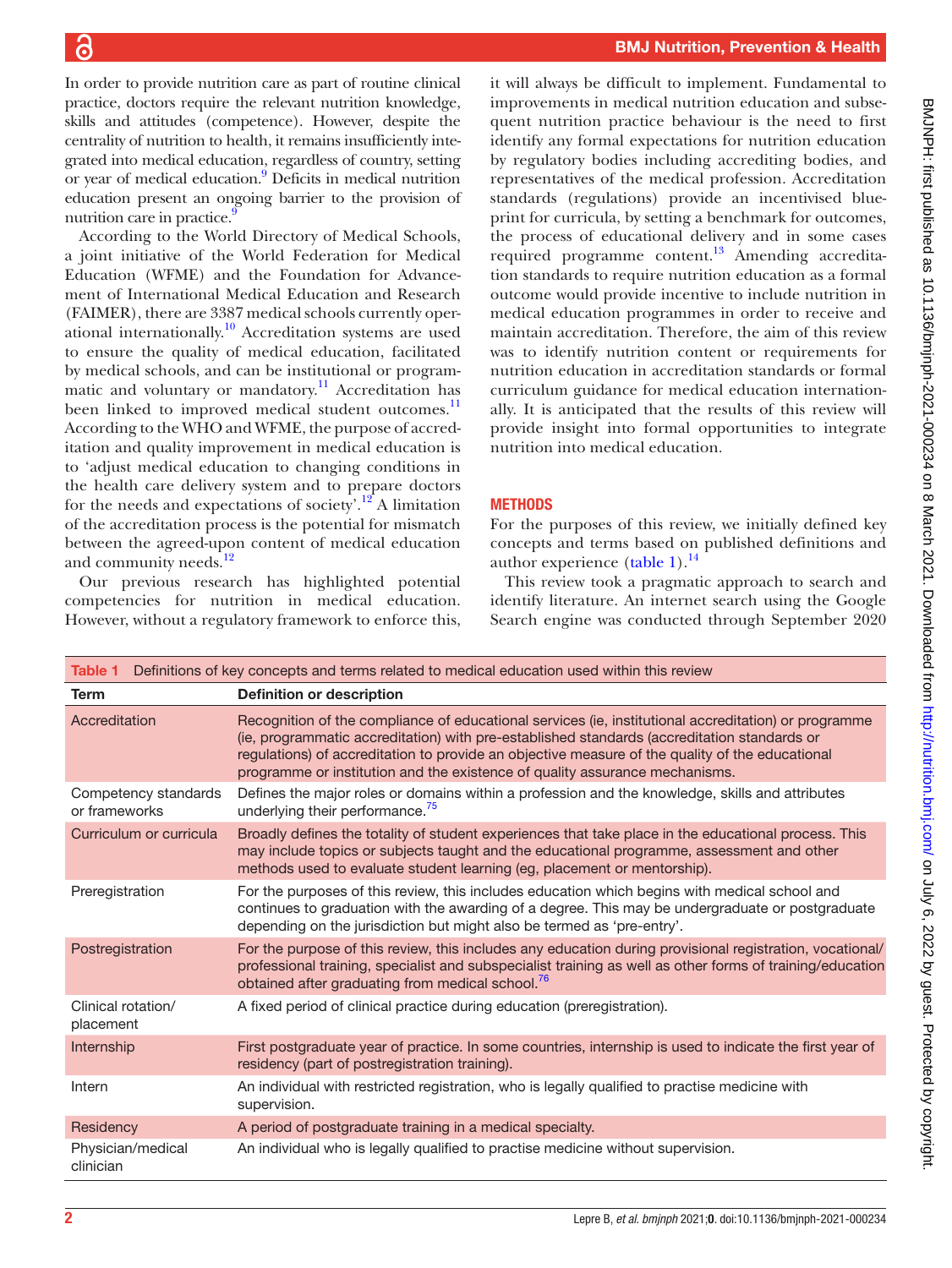## BMJ Nutrition, Prevention & Health

to identify non-peer-reviewed government and organisational reports as well as publications from regulatory and professional bodies relevant to medical education and training. The WHO Directory of Medical Schools and FAIMER Directory of Organizations that Recognise/ Accredit Medical Schools were used to identify relevant literature for this review.[15 16](#page-10-12) Specifically, we identified regulatory bodies in medicine in each continent, and in specific countries, and searched for standards (typically identified as accreditation standards) or curriculum policy (including competency standards or a framework and guidelines for curricula and assessment) for medical education and training using keywords related to medical education, accreditation and regulation. Keywords included terms of 'medical education', 'standards', 'regulation(s)', 'accreditation', 'competencies' and 'curriculum'. Eligible types of publications included the following: (A) accreditation standards, (B) competency standards or a framework, (C) curricula, and (D) assessment content. Where a publication was not available in English, the Google Translate website [\(https://translate.](https://translate.google.com.au) [google.com.au](https://translate.google.com.au)) was used to translate the information to the English language.<sup>[17](#page-10-13)</sup>

We examined key professional medical documents, namely guidelines for accreditation and curricula, to identify the existence of nutrition within these systems for medical education and training internationally. For the purposes of this review, nutrition was defined as any explicit or implicit reference to 'nutrition processes as well as the components of food, their actions, interaction and balance in relation to health and disease'.<sup>[18](#page-10-14)</sup> The search function in Microsoft Office was used to identify explicit terms such as 'diet', 'nutrition' and 'food'. Following this, each document was reviewed in full to identify other (implicit) references to nutrition. For example, concepts related to food hygiene, breast feeding and fluid and electrolyte balance, and skills such as anthropometric assessment were considered a reference to nutrition. For reporting of results, at least one exemplar country was selected from a group of countries or regions, which represent a similar model of medical education. All findings were stratified by country or region following the typical chronological career path of a medical student. Findings were synthesised based on the type of guidance (accreditation standards, competency standards or a framework and guidelines for curricula and assessment) to identify the existence of nutrition content or requirements for nutrition education in systems used to guide medical education.

#### Patient and public involvement

There are no patient and public involved in the study.

## RESULTS

Accreditation standards and curriculum guidance (including competency standards or a framework and guidelines for curricula and assessment) (n=57) from

20 countries and 40 organisations were included and grouped into eight regions for review [\(table](#page-3-0) 2).

Although similar numbers of documents were sought across continents, only two documents were obtained from South America, and only two documents were included from all of Asia (two from China) [\(table](#page-4-0) 3). Less than half (25/57) of the documents in this review included nutrition ([table](#page-4-0) 3). There was no pattern regarding the amount or scope of nutrition in medical accreditation and curriculum guidance between individual organisations, countries or regions. Generally, the number of documents that included any reference to nutrition was less in Europe (31%) compared with the African region (4/7; 57%) and India, Sri Lanka, Nepal and Bangladesh (5/9; 56%). Accreditation and curricula policy and guidance for medical education and training in South America did not include any reference to nutrition.

Just over half of the documents included in this review (n=30/57) were accreditation standards or regulations, with a relatively even split between preregistration (30/57) and postregistration (27/57) medical education [\(table](#page-4-1) 4). Only two documents outlined assessment.

Twenty-five of the documents included any reference to nutrition, with 14 of these related to preregistration [\(table](#page-4-1) 4). Requirements for nutrition education were most frequently found in a curriculum framework or syllabus (n=11/25) followed by a competency framework or educational outcomes (8/25). The two documents referring to assessment included requirements for inclusion of nutrition education in this assessment  $(2/25)$ [\(table](#page-4-1) 4).

#### Accreditation standards

Many of the accreditation standards included in this review were limited to academic and professional outcomes such as purpose, criteria for admission, faculty requirements, administration and evaluation. National accreditation standards for preregistration in China, India and Nigeria included requirements for nutrition education [\(table](#page-5-0) 5). Four accreditation standards included nutrition, and as these standards form part of a formal regulatory framework, the nutrition education in these countries is mandated. Requirements for nutrition education in accreditation standards and regulation were stipulated (A) competencies<sup>19</sup> or  $(B)$  an education programme or curriculum<sup>20-22</sup> for medical education. Nutrition was integrated into subjects (eg, human anatomy)<sup>[19–21](#page-10-15)</sup> or by medical specialty (postregistration) (eg, surgery).<sup>[22](#page-10-17)</sup>

In China, the Working Committee for the Accreditation of Medical Education provides mandatory accreditation of undergraduate (basic) medical programmes under the authority of the Ministry of Education and former Ministry of Health. The *Accreditation Standards for Basic Medical Education in China* stipulate that the medical school must, in the curriculum, 'identify and incorporate the contributions of public health sciences', including nutrition and food hygiene, 'to develop students'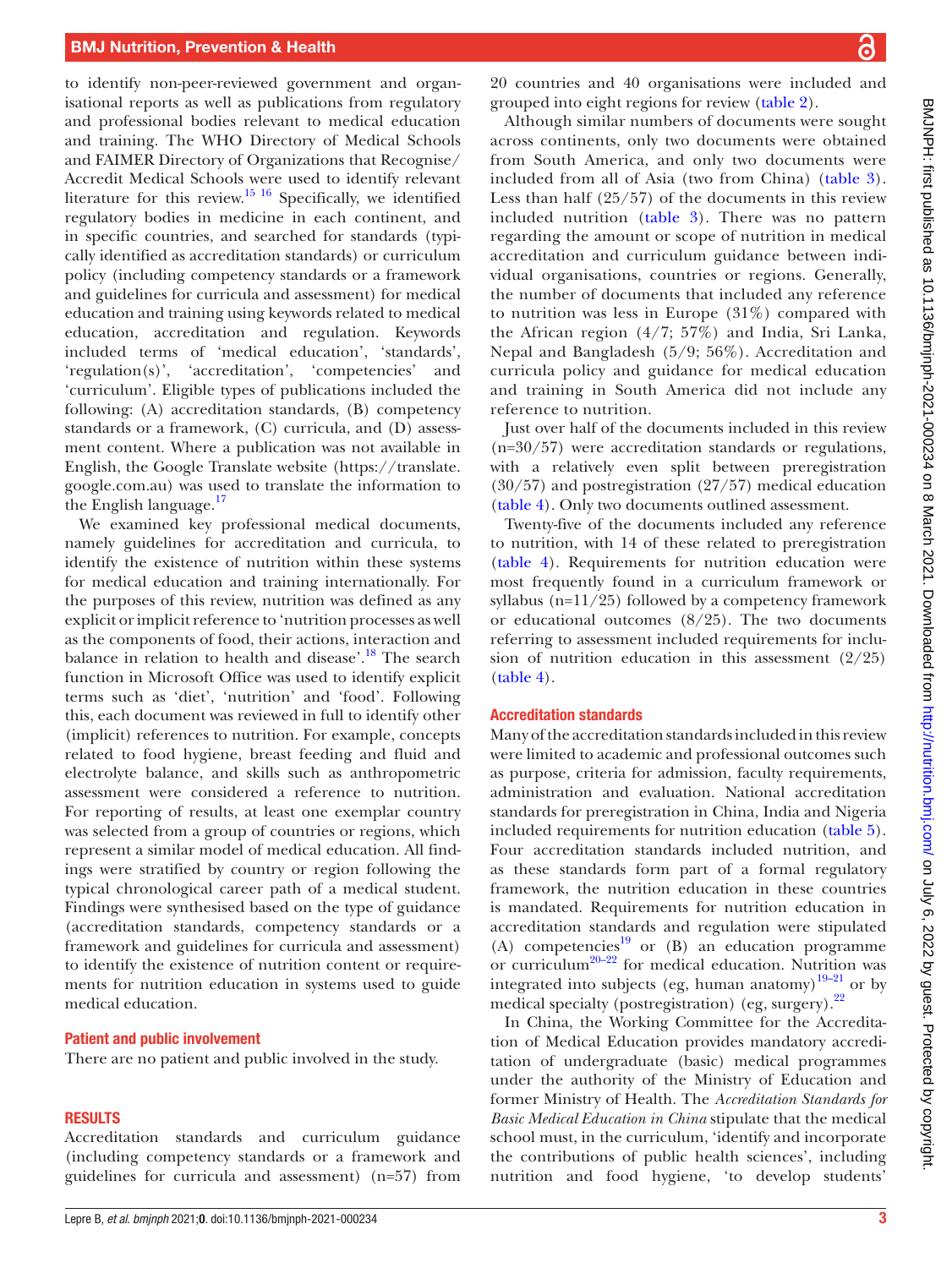#### <span id="page-3-0"></span>Table 2 Organisations involved in guidance for medical education for each region included in this review Region Organisation(s) Africa (Egypt, Ethiopia, Nigeria) National Authority for Quality Assurance and Accreditation of Education (Egyptian Cabinet) Higher Education Relevance and Quality Agency (HERQA) Medical and Dental Council of Nigeria National Postgraduate Medical College of Nigeria (NPMCN) Australia and New Zealand Australian Medical Council (AMC) Medical Deans Australia and New Zealand Medical Board of Australia Confederation of Postgraduate Medical Education Councils The Royal Australian College of General Practitioners (RACGP) North America and Canada (LCME) (FSMB) (NBME) (AAFP) Canada South America (Mexico) Table 2 Continued

The Royal New Zealand College of General Practitioners (RNZCGP) China Working Committee for the Accreditation of Medical Education National Health and Family Planning Commission (NHFPC) Chinese Medical Doctor Association India, Sri Lanka, Nepal and Bangladesh Medical Council of India\* Sri Lanka Medical Council

Nepal Medical Council Bangladesh Medical and Dental Council Europe (Germany, MEDINE (Thematic Network for Medical Kazakhstan, Russian Federation, Education in Europe) Independent Agency for Accreditation

Spain, Sweden, and Rating (IAAR) Swedish Higher Education Authority

Federal Ministry of Justice and Consumer Protection, Germany

The Turkish National Accreditation Council for Medical Education's (UTEAK) Association for Evaluation and Accreditation of Medical Education Programs (TEPDAD)

The National Agency for Quality Assessment and Accreditation (Agencia Nacional de Evaluación de la Calidad y Acreditación; ANECA)

The German Medical Association

The National Centre for Public Accreditation, Russia

Turkish Medical Association National Commission for the Specialty of Endocrinology and Nutrition, Spain

**Continued** 

|                             | <u>DIVIU INULITIOII, FIEVEITUOII &amp; HEAILH</u>               |
|-----------------------------|-----------------------------------------------------------------|
|                             |                                                                 |
| <b>Table 2</b> Continued    |                                                                 |
| <b>Region</b>               | Organisation(s)                                                 |
| North America<br>and Canada | Liaison Committee on Medical Education<br>(LCME)                |
|                             | American Association of Medical<br>Colleges (AAMC)              |
|                             | Federation of State Medical Boards<br>(FSMB)                    |
|                             | National Board of Medical Examiners<br>(NBME)                   |
|                             | Accreditation Council for Graduate<br>Medical Education (ACGME) |
|                             | American Academy of Family Physicians<br>(AAFP)                 |
|                             | The College of Family Physicians of                             |

|                                                     | Canada                                                                                                                                                                                                             |
|-----------------------------------------------------|--------------------------------------------------------------------------------------------------------------------------------------------------------------------------------------------------------------------|
| South America<br>(Mexico)                           | Council for the Accreditation of Higher<br>Learning (El Consejo para la Acreditación<br>de la Educación Superior, AC; COPAES)                                                                                      |
|                                                     | Mexican Board for Accreditation of<br>Medical Education (Consejo Mexicano<br>para la Acreditación de la Educación<br>Médica; COMAEM)                                                                               |
| UK and Northern                                     | General Medical Council (GMC)                                                                                                                                                                                      |
| Ireland (England,<br>Scotland,<br>Northern Ireland) | The Scottish Deans' Medical Curriculum<br>Group                                                                                                                                                                    |
|                                                     | Academy of Medical Royal Colleges<br>(AoMRC), Northern Ireland Medical and<br>Dental Training Agency (MDTA), Cardiff<br>and Vale University Health Board, NHS<br>Health Education England, Department<br>of Health |
|                                                     | Royal College of General Practitioners<br>(RCGP)                                                                                                                                                                   |

\*The Medical Council of India was superseded by the National Medical Commission on 26 September 2018.

awareness of population health and disease prevention strategies, allowing them to function well in health education, promotion and management efforts' and 'introduce complementary medicine and their roles', such as food and food therapies.<sup>[21](#page-10-18)</sup>

Medical education in India is regulated by the Medical Council of India (MCI), which makes accreditation recommendations to the Indian government. To fulfil the roles of the profession, this council stipulates that the Indian Medical Graduate would have obtained a set of competencies delineated by domain (roles) at the time of graduation. This includes the ability to 'prescribe and safely administer appropriate therapies including nutritional interventions…' across the care spectrum and demonstrate an understanding of the 'importance of nutrition in health and disease…'.[19](#page-10-15) Regulation for undergraduate medical education in India also includes items on how to integrate competencies horizontally and vertically to 'enable students to make clinical correlations...'.<sup>19</sup>

Turkey)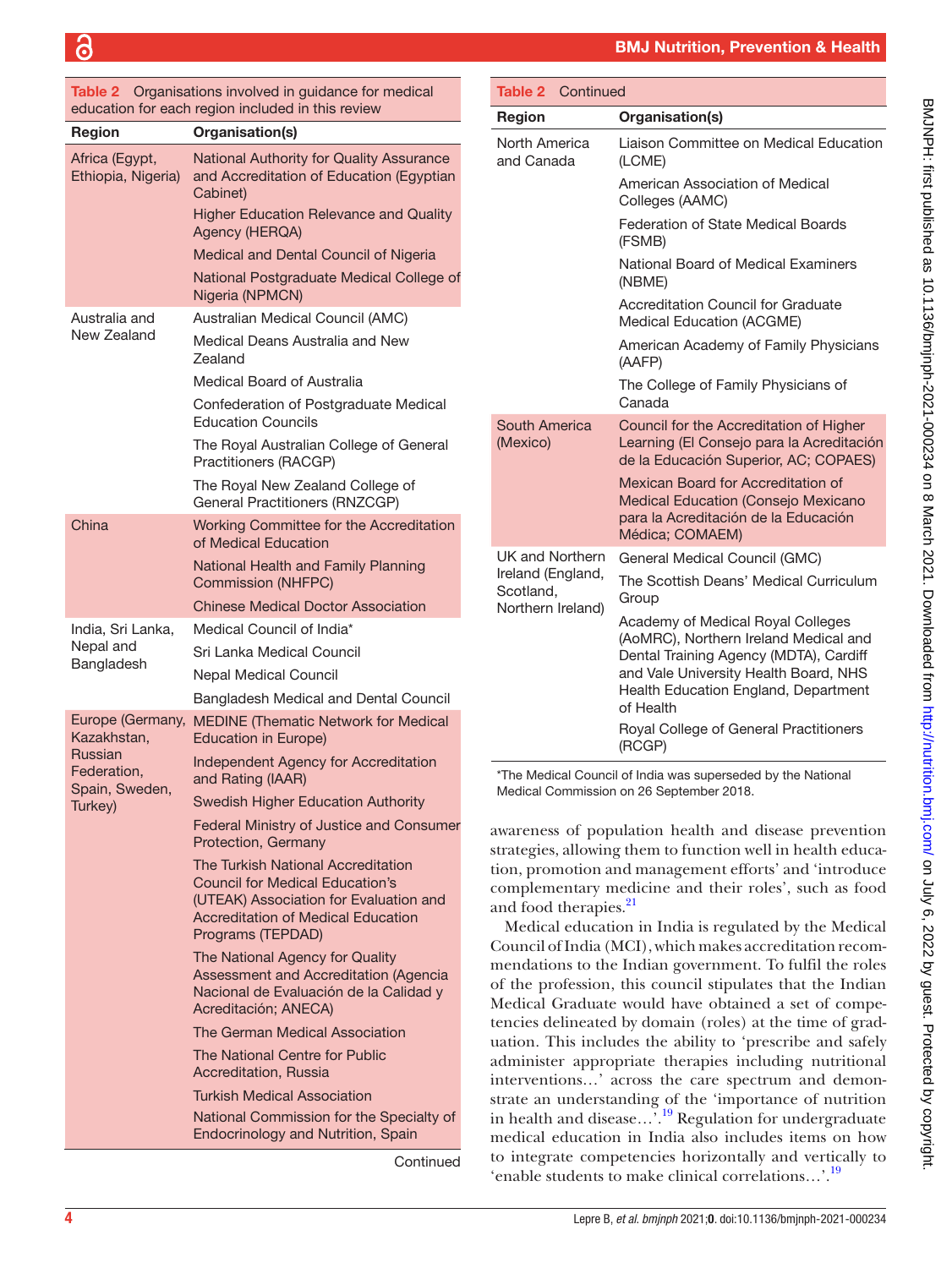<span id="page-4-0"></span>Table 3 Accreditation and curriculum documents including nutrition per country or region

| Country/region                               | Number of<br>documents<br>included | ℅  | <b>Number</b><br>which<br>included<br>nutrition | %* |
|----------------------------------------------|------------------------------------|----|-------------------------------------------------|----|
| Africa                                       | $\overline{7}$                     | 12 | $\overline{4}$                                  | 57 |
| Australia and<br>New Zealand                 | 9                                  | 16 | 4                                               | 44 |
| China                                        | $\overline{2}$                     | 4  | $\mathbf{1}$                                    | 50 |
| India, Sri Lanka,<br>Nepal and<br>Bangladesh | 9                                  | 16 | 5                                               | 56 |
| Europe                                       | 13                                 | 23 | 4                                               | 31 |
| North America<br>and Canada                  | 8                                  | 14 | 4                                               | 50 |
| South America                                | 2                                  | 4  | $\Omega$                                        | 0  |
| <b>UK and Northern</b><br>Ireland            | 7                                  | 12 | 3                                               | 43 |
| <b>Total</b>                                 | 57                                 |    | 25                                              | 44 |

\*As a percentage of documents included for region.

#### Curriculum framework or syllabus

Less than half (5/11) of curriculum guidance for medical education in this review which included nutrition is mandated [\(table](#page-5-0) 5). Requirements for nutrition education in curriculum guidance were embedded in (A) a topic or content list,  $33-25$  (B) a competency-based curriculum,  $23^{26-28}$  (C) clinical training guidance,  $29^{30}$  or (D) learning objectives and/or descriptors.<sup>31</sup> <sup>32</sup> Nutrition education was integrated into recommendations for clinical skills curricula, which are not a stipulation, but provide guidance regarding 'the design and implementation of clinical skills curricula in the undergraduate medical experience'.[30](#page-10-22)

The MCI's national *Competency-Based Undergraduate Curriculum for the Indian Medical Graduate* includes

mandatory competencies related to nutrition assessment, intervention and dietary counselling. $26$  The model of undergraduate medical education in India is unified in that the MCI *Graduate Medical Education Regulations* (accreditation standards) provide global competencies defining the roles of the Indian Medical Graduate which are aligned with 'sub-competencies' and suggested learning experiences outlined in the national competency-based curriculum.<sup>19 26</sup> The curriculum guidance is relatively specific with regard to nutrition.

The curriculum is organised by subject and phase (eg, preclinical subjects such as physiology and medicine and allied health subjects such as community medicine). The MCI curriculum for undergraduate medical education in India also indicates subjects within the same phase and other phases for teaching of a topic. For example, the medical graduate should be able to 'discuss the nutritional requirements of surgical patients, the methods of providing nutritional support and their complications'.[26](#page-10-23) The curriculum suggests this competency may be vertically integrated into preclinical biochemistry and suggested teaching/learning methods including lecture, small group discussion and bedside clinic. The curriculum also includes instruction on deriving assessment methods from competencies; for example, skill-based assessment methods such as bedside clinic or a 'Demonstrate, Observe, Assess, Perform' session are recommended for development of the ability to 'assess and counsel a patient in a simulated environment regarding appropriate nutri-tion in pregnancy'.<sup>[26](#page-10-23)</sup>

While not mandatory, the *Curriculum for Undergraduate Medical Education in Bangladesh*, set by the Bangladesh Medical and Dental Council, has some similarities with the curriculum for undergraduate medical education in India in that the curriculum is organised by subject (eg, physiology, health education) and includes instruction on teaching/learning strategies, time dedicated to content and assessment methods.<sup>31</sup> The curriculum includes over 40 learning objectives related to basic principles of food

<span id="page-4-1"></span>

| Number and type of documents included in this review by stage of medical education<br>Table 4 |                                                    |                                        |                                        |                                                |         |
|-----------------------------------------------------------------------------------------------|----------------------------------------------------|----------------------------------------|----------------------------------------|------------------------------------------------|---------|
|                                                                                               | <b>Type of document</b>                            |                                        |                                        |                                                |         |
|                                                                                               | <b>Accreditation</b><br>standards or<br>regulation | Curriculum<br>framework or<br>syllabus | Competency<br>framework or<br>outcomes | <b>Assessment</b><br>or examination<br>outline |         |
| <b>Number of documents</b>                                                                    |                                                    |                                        |                                        |                                                |         |
| Preregistration                                                                               | 18                                                 | 4                                      | 6                                      | 2                                              | 30, 53% |
| Postregistration                                                                              | 12                                                 | 8                                      |                                        |                                                | 27, 47% |
| Total, $n$ (%)*                                                                               | 30(53)                                             | 12(21)                                 | 13 (23)                                | 2(4)                                           | 57      |
| Number which included nutrition                                                               |                                                    |                                        |                                        |                                                |         |
| Preregistration                                                                               | 3                                                  | 4                                      | 5                                      | 2                                              | 14, 56% |
| Postregistration                                                                              |                                                    | $\overline{7}$                         | 3                                      |                                                | 11, 44% |
| Total, $n$ $%$ ) $\dagger$                                                                    | 4(16)                                              | 11 (44)                                | 8(32)                                  | 2(8)                                           | 25      |

\*From documents included in this review (n=57).

†From documents which include nutrition (n=25).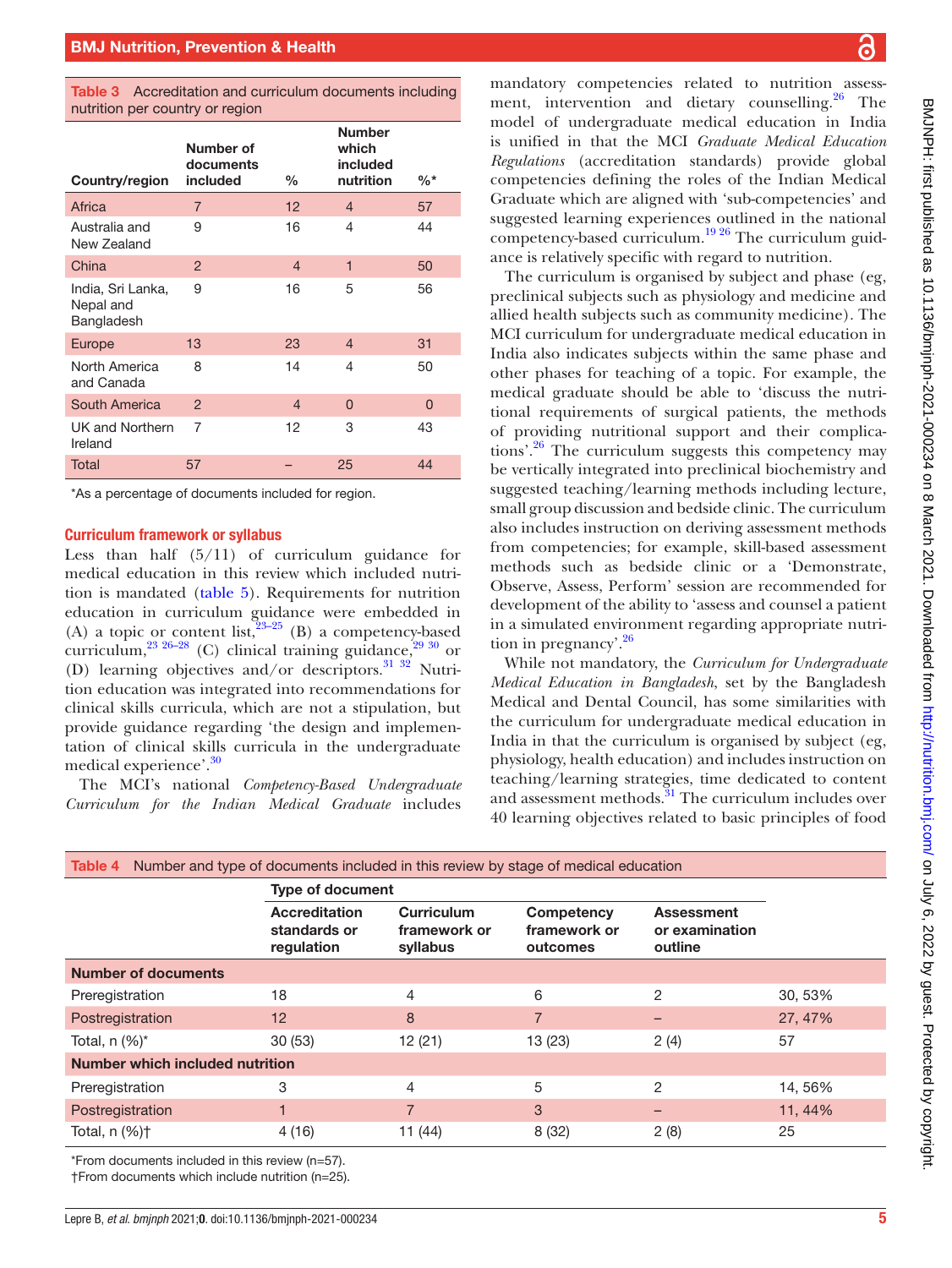<span id="page-5-0"></span>

| Table 5                             |                               | Accreditation and curriculum documents including nutrition                                                                                                   |                                                                                                                                                                                                                                                                                                                                                                                                                                                                                                                                                                                                                                                                   |                                   |
|-------------------------------------|-------------------------------|--------------------------------------------------------------------------------------------------------------------------------------------------------------|-------------------------------------------------------------------------------------------------------------------------------------------------------------------------------------------------------------------------------------------------------------------------------------------------------------------------------------------------------------------------------------------------------------------------------------------------------------------------------------------------------------------------------------------------------------------------------------------------------------------------------------------------------------------|-----------------------------------|
| Type of document                    | Stage of medical<br>education | Document name                                                                                                                                                | Requirements for nutrition education                                                                                                                                                                                                                                                                                                                                                                                                                                                                                                                                                                                                                              | Mandated (Yes/<br>$\widetilde{2}$ |
| Accreditation standards             | Preregistration               | ledical Education <sup>19</sup><br>Regulations on Graduate M                                                                                                 | nutrition assessment and nutrition intervention, such as the ability to 'prescribe and safely administer<br>Includes three nutrition competencies related to the importance of nutrition in health and disease<br>appropriate therapies including nutritional interventions                                                                                                                                                                                                                                                                                                                                                                                       | Yes                               |
|                                     |                               | Guidelines on Minimum Standards for Undergraduate<br>ion in Nigeria <sup>20</sup><br>Medical and Dental Educat                                               | nutrition assessment, nutrition therapy and education. Nutrition content integrated across anatomy<br>biochemistry, physiology, surgery, paediatrics and child health, community heath and primary care<br>Curriculum content includes principles of human nutrition, healthy diets, disorders of nutrition,<br>and pathology.                                                                                                                                                                                                                                                                                                                                    | Yes                               |
|                                     |                               | Basic Medical Education in<br>Accreditation Standards for<br>China <sup>z</sup>                                                                              | health sciences', including nutrition and food hygiene and 'introduce complementary medicine and<br>The medical school must, in the curriculum, 'identify and incorporate the contributions of public<br>their roles', such as food and food therapies.                                                                                                                                                                                                                                                                                                                                                                                                           | Yes                               |
|                                     | Postregistration              | (Model) Specialty Training Regulations <sup>22</sup>                                                                                                         | counselling and enteral and parenteral nutrition across general medicine (family doctor) and internal<br>Includes five nutrition competencies related to nutrition assessment, nutrition intervention and<br>medicine specialties.                                                                                                                                                                                                                                                                                                                                                                                                                                | Yes                               |
| Curriculum framework or<br>syllabus | Preregistration               | Competency-Based Undergraduate Curriculum for the<br>Indian Medical Graduate <sup>26</sup>                                                                   | Includes one competency related to nutrition intervention and six 'subject-wise' learning objectives<br>related to nutrition assessment, management and counselling integrated across general surgery,<br>anaesthesiology, obstetrics/gynaecology and dentistry.                                                                                                                                                                                                                                                                                                                                                                                                  | Yes                               |
|                                     |                               | ERPM Candidates <sup>61</sup><br>Clinical Training Booklet for                                                                                               | Includes one 'specific' objective related to nutrition assessment and three objectives for paediatrics<br>related to public health nutrition and nutrition management.                                                                                                                                                                                                                                                                                                                                                                                                                                                                                            | $\frac{1}{2}$                     |
|                                     |                               | Curriculum for Undergraduate Medical Education in<br>Bangladesh <sup>31</sup>                                                                                | public health nutrition. Nutrition-specific learning objectives are integrated across subjects including<br>including nutrition for growth and development, nutrition assessment, nutrition counselling and<br>Curriculum content includes nutritional disorders and malnutrition, basic concepts of nutrition<br>physiology, biochemistry, pathology, community medicine, health education and paediatrics.                                                                                                                                                                                                                                                      | Yes                               |
|                                     |                               | Recommendations for Clinical Skills Curricula for<br>Undergraduate Medical Education <sup>30</sup>                                                           | Recommendations for mental and physical examination skills include assessment of weight, nutrition<br>and hydration status, eating disorder assessment and nutrition management.                                                                                                                                                                                                                                                                                                                                                                                                                                                                                  | Ş                                 |
|                                     | Postregistration              | Training Curriculum for Postgraduate Fellowship in Public<br>Faculty of Public Health and Community Medicine-<br>Health and Community Medicine <sup>23</sup> | Curriculum content includes principles of nutrition, food hygiene, nutrition problems in developing<br>nations, nutrition across the lifespan, maternal nutrition, food security, the role of the health sector<br>in nutritional programmes, diets and non-communicable diseases and methods of clinical and<br>epidemiological nutrition assessment.                                                                                                                                                                                                                                                                                                            | Yes                               |
|                                     |                               | - Curriculum and Syllabus<br>for the Residency Training Programme Towards the<br>Fellowship in Family Medicine <sup>2</sup><br>Faculty of Family Medicine    | health promotion and disease prevention. Also includes content in preventive oral health including diet<br>properties of human breast milk, infant feeding, including complementary diet and common nutritional<br>disorders, nutritional factors that affect normal embryogenesis, paediatrics and child health including<br>feeding problems, failure to thrive and malnutrition, community health including principles of human<br>nutrition, breast feeding, supplementation and weaning, adult dietary requirements and nutrition for<br>Curriculum content includes nutritional value of common foods, nutritional and immunological<br>and dental carries. | Yes                               |
|                                     |                               | ework for Junior Doctors<br>Australian Curriculum Fram<br>version 3.1 <sup>25</sup>                                                                          | Junior doctors are expected to be able to perform NG and feeding tube insertion; obesity, malnutrition<br>and electrolyte disturbances are listed as common clinical problems and conditions.                                                                                                                                                                                                                                                                                                                                                                                                                                                                     | $\frac{1}{2}$                     |
|                                     |                               | Curriculum for Australian General Practice 2016–CS16<br>Core Skills Unit <sup>35</sup>                                                                       | $\sigma$<br>Includes eight competencies related to the role of nutrition in health, dietary counselling, nutrition as<br>risk factor for disease and nutrition as a treatment option.                                                                                                                                                                                                                                                                                                                                                                                                                                                                             | $\frac{1}{2}$                     |
|                                     |                               | Curriculum for General Practice <sup>27</sup>                                                                                                                | Includes five competencies related to the role of nutrition in health and dietary risk factors, nutritional<br>assessment, nutrition intervention and public health nutrition.                                                                                                                                                                                                                                                                                                                                                                                                                                                                                    | $\frac{1}{2}$                     |
|                                     |                               | Guidelines for Family Medicine<br>Recommended Curriculum<br>Residents - Nutrition <sup>77</sup>                                                              | professionals (eg, dietitians), general principles of nutrition (eg, dietary reference intakes), nutrition<br>nutrition management, nutrition counselling, the cultural and social value of food, role of nutrition<br>Includes 42 nutrition competencies related to the role of nutrition in health, nutrition assessment,<br>across the lifespan, malnutrition, disordered eating, nutrition supplements, food allergies and<br>intolerances, public health nutrition and nutrition monitoring.                                                                                                                                                                 | $\frac{1}{2}$                     |
|                                     |                               | The Foundation Programme Curriculum 2016 <sup>32</sup>                                                                                                       | Contains nine descriptors related to the role of nutrition in health and disease, nutrition assessment,<br>multidisciplinary nutrition care, nutrition intervention in regard to weight loss or weight gain and public<br>health nutrition.                                                                                                                                                                                                                                                                                                                                                                                                                       | Yes                               |

Continued

Continued

င်္ဂ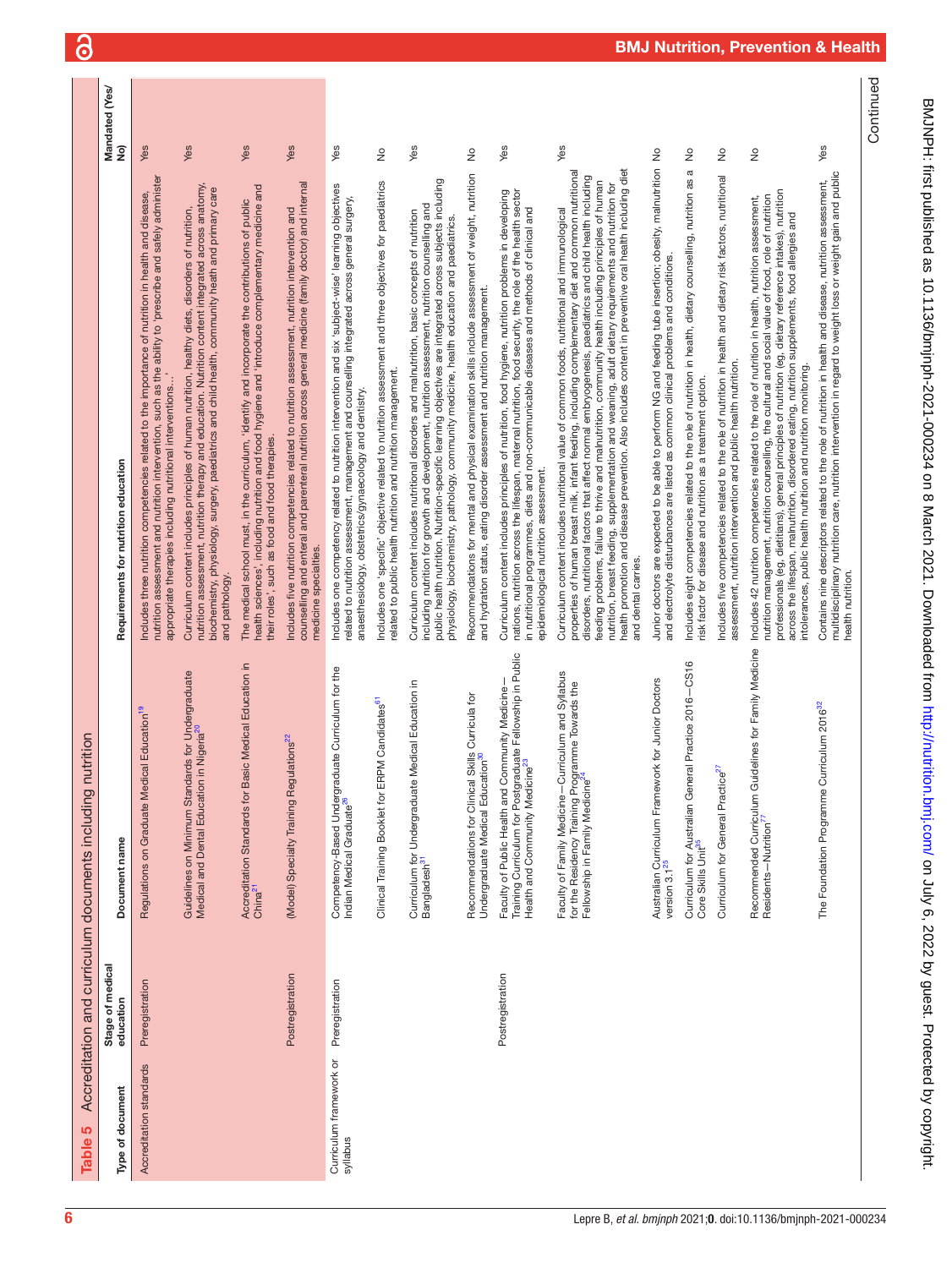l,

| Table 5 Continued                    |                                                                           |                                                                                                                                                                          |                                                                                                                                                                                                                                               |                                 |
|--------------------------------------|---------------------------------------------------------------------------|--------------------------------------------------------------------------------------------------------------------------------------------------------------------------|-----------------------------------------------------------------------------------------------------------------------------------------------------------------------------------------------------------------------------------------------|---------------------------------|
| Type of document                     | Stage of medical<br>education                                             | Document name                                                                                                                                                            | Requirements for nutrition education                                                                                                                                                                                                          | Mandated (Yes/<br>$\frac{1}{2}$ |
| Competency framework<br>or outcomes  | Preregistration                                                           | National Academic Reference Standards (NARS)-<br>Medicine <sup>36</sup>                                                                                                  | Stipulates the medical graduate be able to 'discuss the role of nutrition and physical activity in health'<br>and conduct anthropometric measurements and assessment of nutritional status as fundamental<br>physical examination skills.     | Yes                             |
|                                      |                                                                           | of Competencies for Medical<br>Graduate Outcomes-Final Report <sup>34</sup><br>Developing a Framework                                                                    | Includes two competencies related to nutritional management and social determinants of Indigenous<br>health including nutrition.                                                                                                              | $\frac{1}{2}$                   |
|                                      |                                                                           | Learning Outcomes/Competences for Undergraduate<br>Medical Education in Europe: The Tuning Project<br>(Medicine) <sup>19</sup>                                           | Lists 'lifestyle, diet and nutrition' under public health knowledge outcomes.                                                                                                                                                                 | $\frac{1}{2}$                   |
|                                      |                                                                           | Outcomes for Graduates 2018 <sup>38</sup>                                                                                                                                | Includes five outcomes related to the role of nutrition in health and dietary counselling.                                                                                                                                                    | Yes                             |
|                                      |                                                                           | The Scottish Doctor-Learning Outcomes for the Medical<br>Undergraduate in Scotland: A Foundation for Competent<br>and Reflective Practitioners <sup>39</sup>             | Includes one learning outcome related to the role of nutrition as therapy.                                                                                                                                                                    | $\frac{1}{2}$                   |
|                                      | Postregistration                                                          | Guidelines for Competency-Based Postgraduate Training<br>Programme for MD in Community Medicine <sup>78</sup>                                                            | Includes five competencies and 10 learning objectives related to the role of nutrition in health and<br>disease, nutrition assessment, nutrition management and public health and community nutrition.                                        | Yes                             |
|                                      |                                                                           | the Purposes of Certification<br>by the College of Family Physicians of Canada: The<br>Evaluation Objectives in Family Medicine <sup>40</sup><br>Defining Competence for | gain/weight loss, eating disorders, hyperlipidaemia, diabetes and insulin resistance and hypertension<br>Includes objectives related to multidisciplinary nutrition care, nutrition management including weight<br>and nutrition counselling. | Yes                             |
|                                      |                                                                           | 20 September, Approving and<br>Publishing the Training Programme for the Specialty of<br>Endocrinology and Nutrition <sup>37</sup><br>Order SCO/3122/2006, of            | Lists competencies of the specialty which include malnutrition, eating disorders, overweight and<br>obesity and ethical and legal aspects of clinical practice in nutrition.                                                                  | Yes                             |
| examination content<br>Assessment or | Preregistration                                                           | Licence to Practise Medicine for Doctors <sup>41</sup>                                                                                                                   | Examination content for each section of the state board medical examination is outlined and includes<br>'applied physiology including nutrition' and 'basics of nutrition'                                                                    | Yes                             |
|                                      |                                                                           | US Medical Licensing Examination (USMLE) Content<br>Outline <sup>42</sup>                                                                                                | Examination content includes normal growth and development (eg, weight), nutrition across the<br>lifespan, malnutrition, nutrition deficiencies, hydration status and enteral/parenteral nutrition.                                           | Yes                             |
|                                      | ERPM, Examination for Registration to Practise Medicine; NG, nasogastric. |                                                                                                                                                                          |                                                                                                                                                                                                                                               |                                 |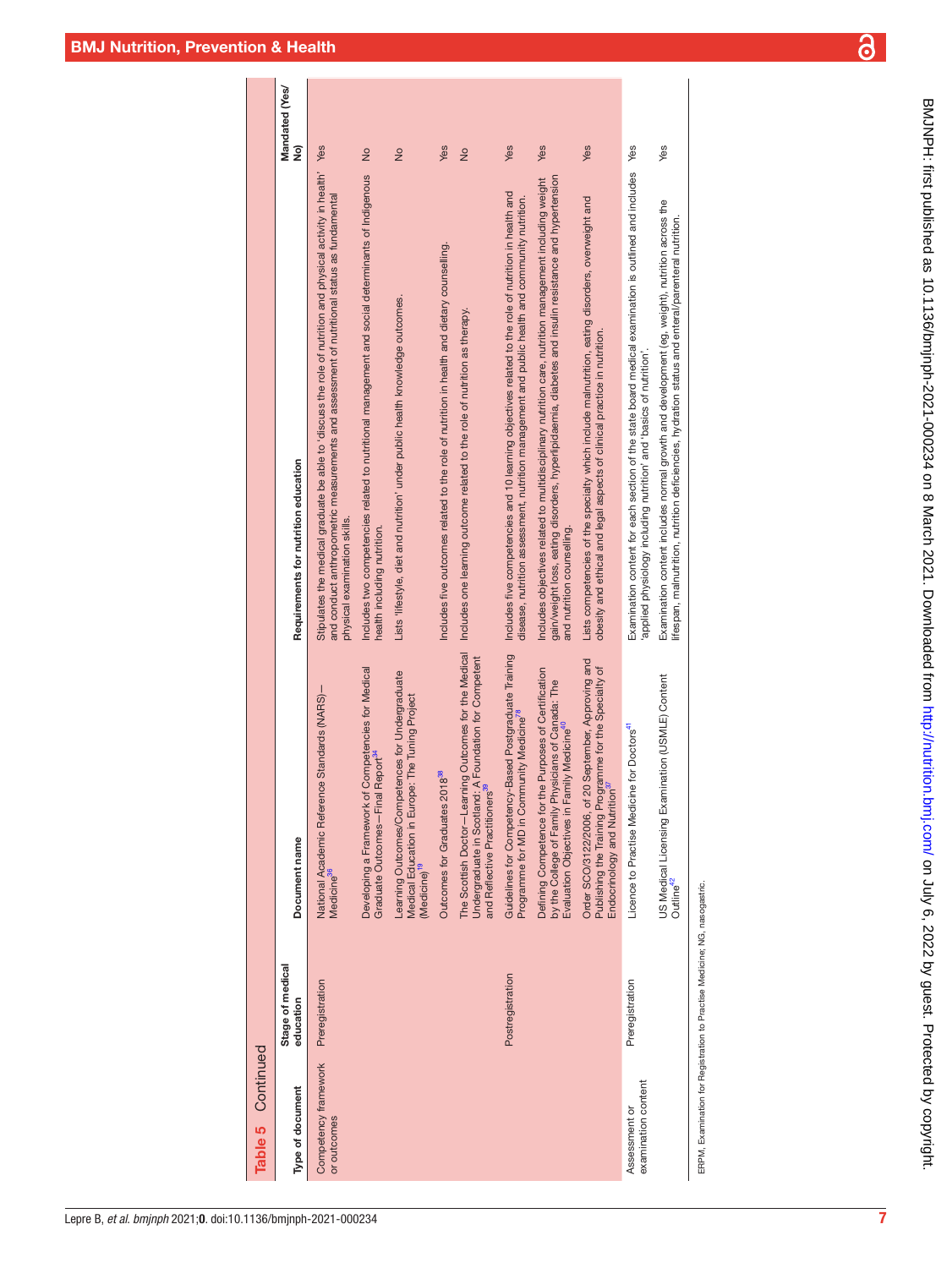and nutrition, the role of nutrition in health and diet prescription[.31](#page-10-21) The *Curriculum for Undergraduate Medical Education in Bangladesh* also recommends integration of particular topics across multiple subjects, also known as spiral learning theory, where a topic is revisited multiple times throughout the learning journey for consolidation and to provide context on old learning. $33$  For example, the learning objective 'describe common nutritional disorders of the country' could be integrated into both community medicine and paediatrics.<sup>[31](#page-10-21)</sup>

## Competency frameworks

Four of eight (50%) of competency frameworks which included requirements for nutrition education in this review are mandated [\(table](#page-5-0) 5). Requirements for nutrition instruction were integrated into competency frameworks as (A) competencies  $34-37$  or (B) broad learning outcomes or objectives.<sup>21</sup> 34 35 38-40

Medical education in Egypt is regulated by the National Authority for Quality Assurance and Accreditation of Education (NAQAAE), an independent entity who provides voluntary accreditation. The NAQAAE *National Academic Reference Standards* (NARS) for the medical sector represent the 'minimum academic quality requirements' to protect the interests of students and the community. The NARS—Medicine recommend the medical graduate be able to 'discuss the role of nutrition and physical activity in health' and conduct nutrition assessment including anthropometric measurements as fundamental physical examination skills.<sup>36</sup>

The General Medical Council (GMC) set mandatory standards and expected outcomes for all stages of medical education and training in the UK. The 2018 GMC *Outcomes for Graduates* is a regulatory framework and provides the basis for UK medical schools to develop medical school curricula. The outcomes are organised under three domains: outcome 1—professional values and behaviours, outcome 2—professional skills, outcome 3—professional knowledge. $35^{\circ}$  Within outcome 1, newly qualified doctors in the UK must be able to 'identify factors that suggest patient vulnerability and take action in response' including the contribution of poor nutrition to ill health.<sup>38</sup> Within professional knowledge, newly qualified doctors in the UK are required to apply principles, methods and knowledge of nutrition and population health to medical practice and integrate these into patient care.<sup>[38](#page-11-4)</sup>

Postgraduate medical education in Spain is coordinated by the Spanish Ministry of Health. Postgraduate programme curricula are set by national specialty boards, which are regulated through site visits by government experts. Endocrinology and nutrition is a recognised specialty in Spain, for which the current training programme is prepared by the National Commission for the Specialty of Endocrinology and Nutrition and is verified by the National Council of Medical Specialties, the Human Resources Commission of the National Health System and the Ministry of Education and Science.<sup>[37](#page-11-8)</sup>

General and specific objectives and competencies of the specialty are written into Spanish law and therefore mandated.<sup>37</sup> General objectives of the specialty include the ability to 'understand the pathophysiology, investigate and recognize the clinical manifestations, as well as practice appropriate preventive, diagnostic and therapeutic actions… in alterations of metabolism and human nutrition'. Mandatory competencies of the specialty of endocrinology and nutrition in Spain include malnutrition, eating disorders, overweight and obesity, and ethical and legal aspects of clinical practice in nutrition.<sup>37</sup>

## Assessment or examination content

Only two assessment or examination outlines were identified and both of these included nutrition [\(table](#page-5-0) 5). Requirements for nutrition education were integrated into examination content for the state medical licensure examination (Approbation) in Germany, which is written into law, $^{41}$  $^{41}$  $^{41}$  and the content outline for the US Medical Licensing Examination, sponsored by the Federation of State Medical Boards and the National Board of Medical Examiners.<sup>[42](#page-11-10)</sup>

Requirements for undergraduate medical curricula in Germany, including number of classes, minimum requirements and content for state board examinations, are defined by federal officials of legislature and are written into law as the *Licence to Practise Medicine*. [41](#page-11-9) Each university has the autonomy to execute these requirements as they see fit, resulting in location-specific undergraduate medical curricula. However, as students are required to pass the examination to acquire medical licensure in Germany, it is likely the assessment outline will inform curricula. Content for the medical licensure examination in Germany includes 'applied physiology including nutrition' and 'basics of nutrition'[.41](#page-11-9)

## Global guidance on medical education

The WFME is a non-governmental organisation whose main objective is to 'enhance the quality of medical education worldwide, with promotion of the highest scientific and ethical standards in medical education'. The WFME global standards programme provides a framework for national or regional accreditation as well as for reform and quality improvement. The *Basic Medical Education: WFME Global Standards for Quality Improvement* and the *Postgraduate Medical Education: WFME Global Standards for Quality Improvement* do not include requirements for nutrition education.<sup>4344</sup>

## **DISCUSSION**

This review provides preliminary evidence that explicit nutrition content or instruction on nutrition education is missing from important accreditation and formal curriculum guidance for medical education internationally. Although there was emphasis on meeting the needs of the community and the demands of the labour market, only 45% of accreditation and curriculum guidance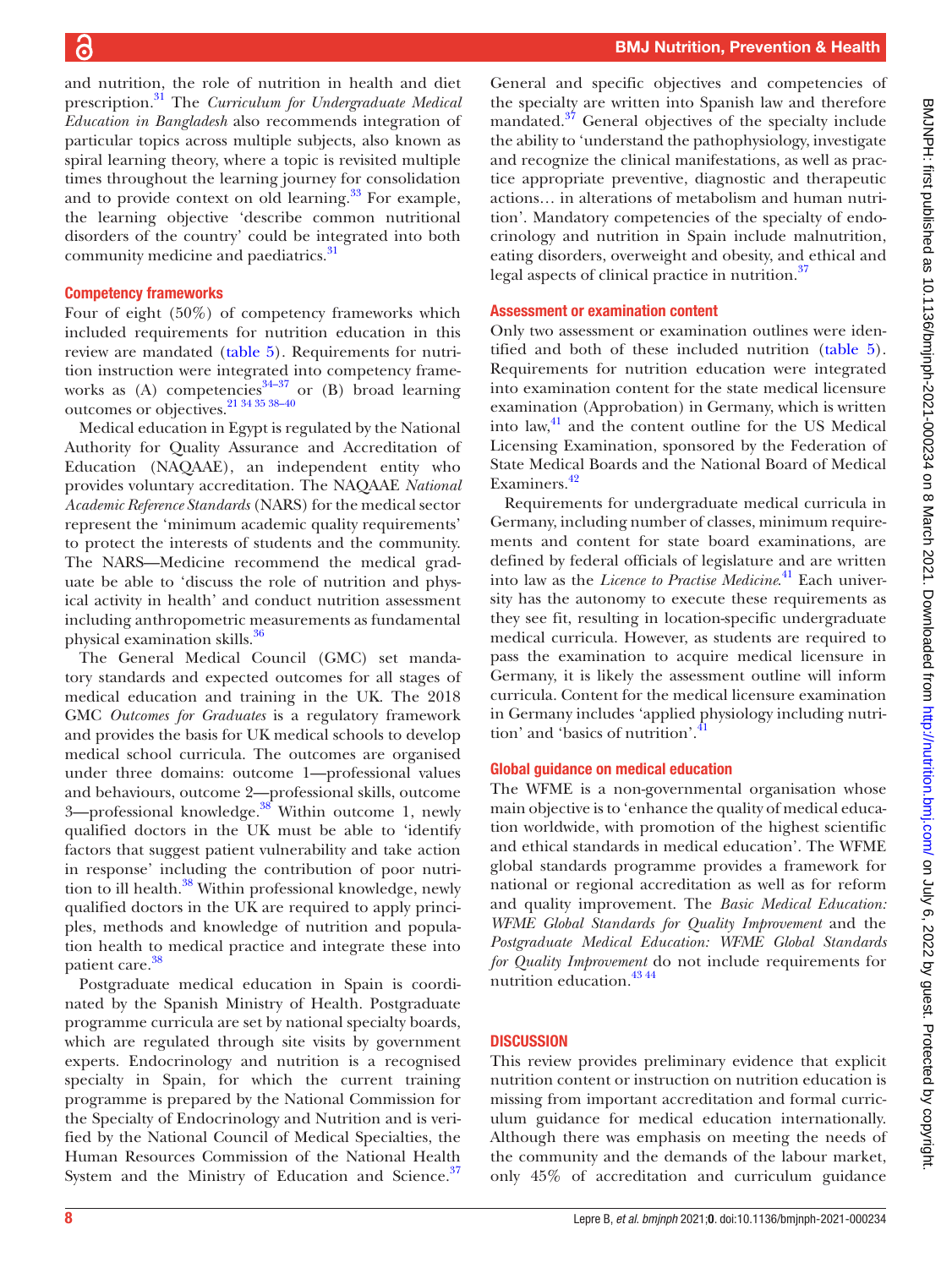mentioned nutrition, or included requirements for nutrition education in this review.

Accreditation systems have been adopted internationally for quality control and quality improvement in healthcare and have been shown to improve the provision of care.<sup>45 46</sup> For example, programmatic accreditation standards which encompass breast feeding were reported to improve rates of breast feeding. $47$  While approximately half of the documents included in this review were accreditation standards for medical education, only 20% of these included nutrition. Despite emphasis on health prevention, very few accreditation standards in this review require nutrition education. Nutrition remains insufficiently integrated into medical education, regardless of country, setting or year of medical education.<sup>9</sup> In contrast, concepts related to pharmacotherapy are consistently represented in accreditation and curriculum policy for medicine (data not shown). For example, accreditation standards for undergraduate medical education in Nigeria state the medical graduate should 'Understand the principles of writing medical prescriptions and be able to write prescriptions for common manifestations of disease…'.[20](#page-10-16) While pharmacotherapy is obviously an essential competency for doctors to demonstrate proficiency, the centrality of nutrition to health promotion and disease prevention may also be considered essen-tial.<sup>[1](#page-10-0)</sup> Many guidelines focus on treatment of disease where nutrition is relevant across the spectrum in both prevention of disease and treatment in certain conditions. Improvement of diet could potentially prevent one in every five deaths globally and there is potential for doctors to support nutrition care, as they are often the first point of contact to the healthcare system for most individuals.[1](#page-10-0) Furthermore, nutrition care has been shown to improve health outcomes with reduced risk, side effects and costs when compared with pharmacological interventions.<sup>48</sup> A culturally sensitive paradigm shift must take place, whereby nutrition care is embraced across the care continuum as an evidence-based first-line intervention, just as pharmacotherapy is.

Accreditation standards provide a mandated framework for curricula and therefore the inclusion of nutrition in accreditation frameworks will provide incentive for the long-awaited integration of nutrition in medical education. An example of where nutrition is formally included in accreditation standards for medical education is India. Despite being one of the largest medical education systems in the world, comprising 457 operational medical schools, the competency-based system is considered standardised and in keeping with recent global trends.<sup>10 49</sup> As India produces many physicians who emigrate internationally, the quality of Indian medical education has relevance globally.<sup>50</sup> Accreditation in India is compulsory, and standards for medical education require medical schools meet a defined set of competencies, which include nutrition.[19 26](#page-10-15) The use of competency-based education in improving medical nutrition education has been previously established $51$  and has been shown to increase a



<span id="page-8-0"></span>Figure 1 Illustration depicting the use of accreditation systems to drive the integration of nutrition in medical education.

clinician's ability to integrate nutrition into patient care.<sup>[52](#page-11-17)</sup> This system is illustrative in using regulation and quality assurance entities to drive health education reform. While the curriculum might be considered prescriptive, the standards require nutrition competency for medical graduates. Therefore, there is incentive for nutrition to be formally integrated into the medical curriculum to receive and maintain accreditation. Amending accreditation standards to require nutrition competency has been previously recommended as a policy lever for the inclu-sion of nutrition in medical training.<sup>[53](#page-11-18)</sup> Without incentive, nutrition will continue to fall through the cracks. [Figure](#page-8-0) 1 provides a conceptual representation of the relationship between the accreditation system, namely accreditation standards which require nutrition education, and the subsequent development of nutrition competency as informed by Miller's Pyramid of Assessment.<sup>[54](#page-11-19)</sup> However, there is a lack of consensus on required nutrition compe-tencies for medical professionals.<sup>[9](#page-10-6)</sup> Consensus on core or minimum nutrition competencies for medicine must first be established as a global benchmark for accreditation.

If mandated accreditation standards require competency in nutrition, there is incentive for medical education providers to prioritise nutrition education to maintain accreditation. On a local level, development of nutrition competency must be supported by varied and innovative teaching and assessment methods [\(figure](#page-8-0) 1). If schools can adapt or replicate existing nutrition education interventions which have been successful elsewhere, this increases the likelihood that nutrition will be included in curricula. Nutrition education interventions that have proved effective include hands-on culinary medicine training, simulation-based training with deliberate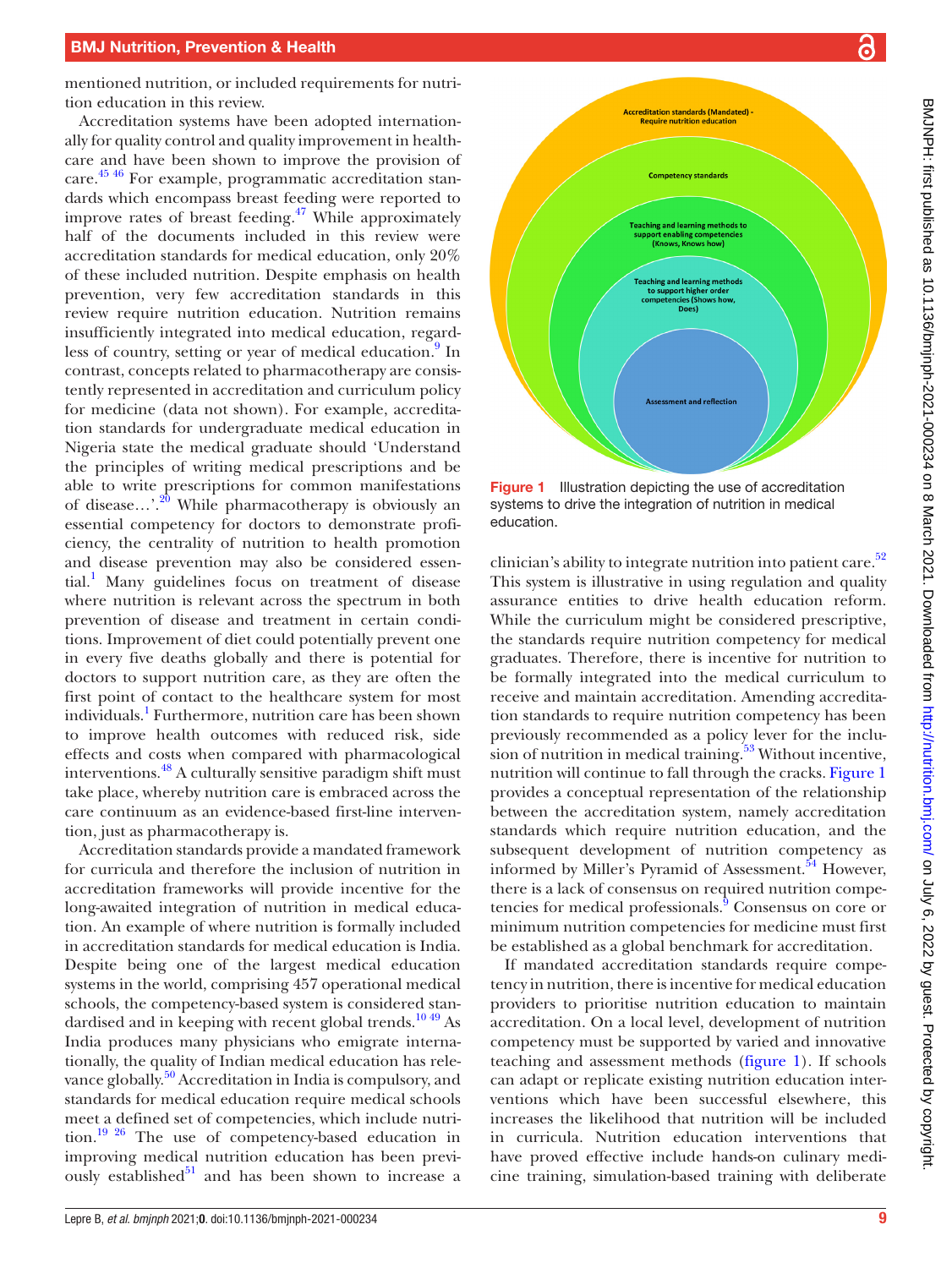practice, interprofessional and multidisciplinary teambased education and technology-based learning or resources. [9 55–60](#page-10-6) Of interest, doctors with a healthy personal lifestyle are more likely to provide behaviour counselling to patients than doctors with less favourable health behaviours.<sup>61</sup> Competency can be considered a journey, and while knowledge-based nutrition competencies are essential to interpret new concepts, higher order skill-based and attitude-based competencies underpin the application of nutrition in clinical practice.<sup>54</sup> Skillcentred training in nutrition has been shown to improve medical students' confidence in lifestyle counselling and the delivery of nutrition care in practice by medical clinicians.<sup>56 62</sup> This is of importance, given the plethora of evidence, which suggests medical students and clinicians alike do not feel adequately prepared to provide nutrition counselling to their patients and identify poor translation of nutrition to a clinical context as a barrier to nutrition care in practice.<sup>963-67</sup>

Ultimately, regulatory frameworks including nutrition would aim to improve outcomes for those receiving medical care. Nutrition education interventions which encompass a combination of individual, social and environmental changes have been shown to improve nutrition-related health outcomes in Indigenous Australian populations, a typically underserved community.<sup>68</sup> The inclusion of participatory nutrition education in medical training may promote understanding of wider social determinants of health and public health inequities. The 2019 report 'Doctoring Our Diet' recommends federal and state grant funding as a viable incentive-based model to support medical schools to provide nutrition education by covering up-front costs required to adapt curricula, develop teaching and learning methods, train teachers and assess impact.<sup>53</sup> Successful nutrition education initiatives provide a model for the innovative integration of nutrition in medical education. However, this approach relies on voluntary action without addressing the need for mandatory nutrition education in formal standards.

A scarcity of faculty for teaching of nutrition education and limited collaboration with nutrition professionals have been identified as barriers to the adequacy of medical nutrition education.<sup>66</sup> Interprofessional education (IPE) has gained momentum internationally and is recognised by the WHO as an 'innovative strategy that will play an important role in mitigating the global health workforce crisis'.<sup>69</sup> Research reports that IPE can lead to downstream improved patient outcomes and measurable and significant improvements in interprofessional and collaborative competencies for medical students, as outlined by the Interprofessional Education Collaborative.[57 70](#page-11-24) Interprofessional nutrition education is considered an essential component of medical training and may therefore be an effective tool for the delivery of nutrition education. $^{71}$  $^{71}$  $^{71}$  It is the position of the Academy of Nutrition and Dietetics that registered nutrition professionals (such as dietitians) represent a highly valuable resource

and should play a significant role in medical nutrition education.<sup>71</sup> Nutrition professionals can model the effectiveness of nutrition care and promote the centrality of nutrition in health and disease.<sup>9 66 71 72</sup> Furthermore, interprofessional nutrition education fosters a mutual appreciation of the role of other professions in patient care and promotes the perception of their own role in an interprofessional team, including recognition of when a referral to another health professional is required, such as a dietitian, who is able to provide specialised nutrition advice.<sup>9 71 73</sup> Many teaching settings and strategies have been suggested for nutrition professionals to take a leadership role in preparing future doctors to initiate dialogue around nutrition and health with their patients, consult with nutrition experts (such as dieti-tians) and refer patients for medical nutrition therapy.<sup>[71](#page-11-25)</sup> For example, at one medical school, an interprofessional case-based approach to teaching nutrition counselling led to statistically significant improvements in confidence to provide nutrition counselling and collabora-tive competency among first year medical students.<sup>[57](#page-11-24)</sup> Again, without the requirement for nutrition education in formal standards, it is unlikely that nutrition professionals can prioritise nutrition as part of IPE. Nutrition professionals have an important role in championing the integration of nutrition into medical education. Furthermore, they have the potential to be involved in the development of accreditation standards and competencies for medical education by ensuring adequate representation of nutrition in educational standards and assessment.<sup>[74](#page-11-26)</sup>

## STRENGTHS AND LIMITATIONS

There are several strengths to this study. First, this review provides preliminary evidence that requirements for nutrition education are poorly represented in important accreditation and curriculum guidance for medical education internationally. This review provides new insight into how accreditation systems might be used to mandate nutrition competency. This review calls for accrediting entities to amend accreditation standards to require nutrition education. This would provide formal incentive for medical education providers to integrate nutrition into education in order to maintain accreditation status. However, limitations do exist. We may not have included all relevant documentation despite attempts to be representative internationally and as comprehensive as possible. Differences in education and accreditation systems, health systems and medical terminology may have limited our ability to identify but also summarise information. Although many documents were available as translated English documents, the translation may also have limited our ability to identify relevant concepts in documents. The lack of consensus on relevant nutrition competencies for medicine might be considered a limitation to the integration of nutrition in accreditation systems, as recommended by this review.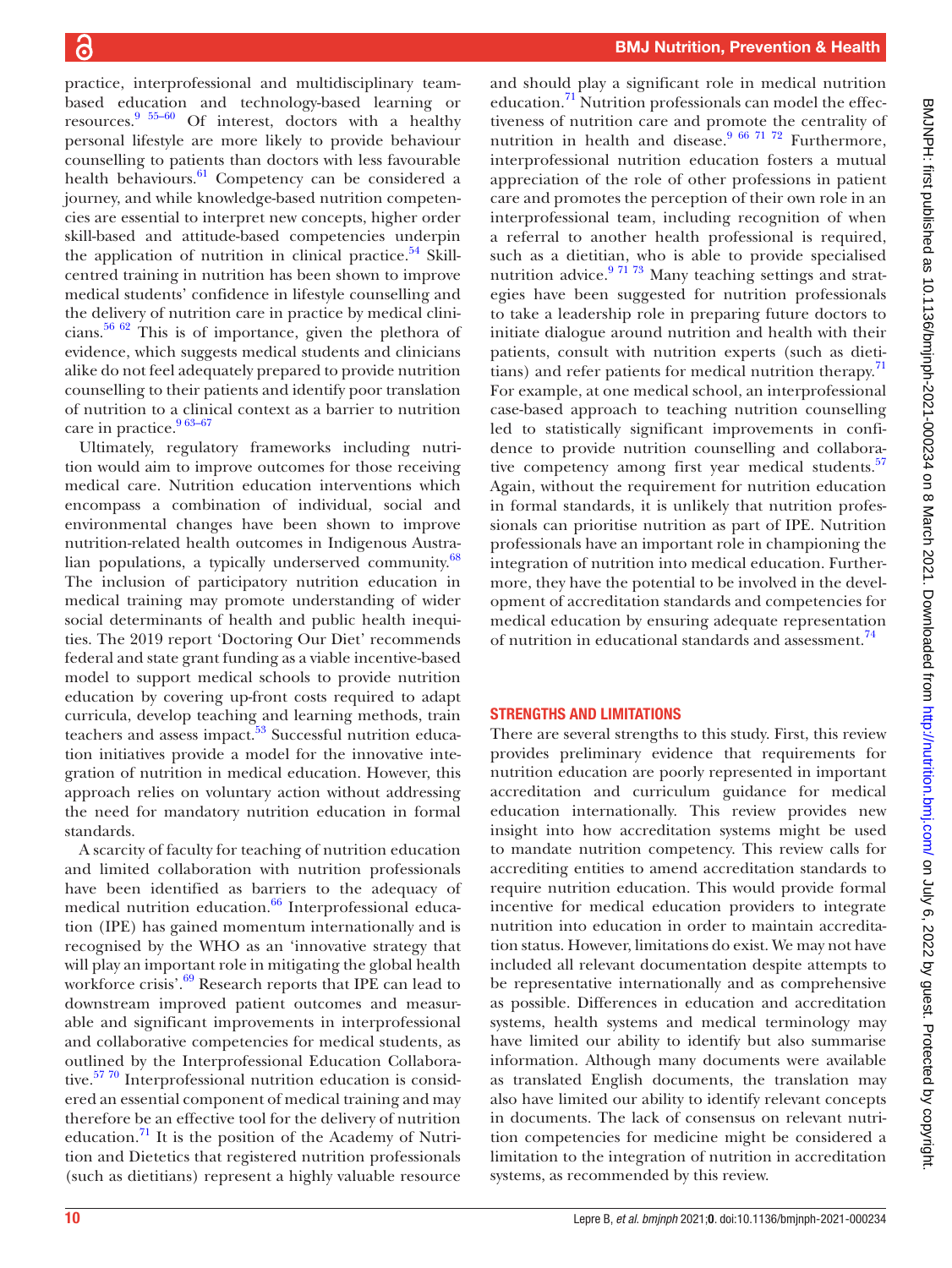## **CONCLUSION**

This review found that nutrition remains inadequately represented in important accreditation and curriculum guidance for medical education at all levels internationally. This presents both a barrier and opportunity to medical nutrition education. As we approach the halfway mark in the UN Decade of Action on Nutrition (2016–2025), this review is a call to action for the medical profession including government, health agencies and educational and accreditation entities to do better. There is a need to assess consensus on relevant nutrition competencies for the medical workforce, and for accreditation standards to require nutrition education. The inclusion of nutrition in medical education has appeared throughout medical education literature for more than five decades, yet without consensus standards there is little likelihood of uniform adoption.

Contributors BL, EB, KJM and SR contributed to the design of the review. BL did the literature search, performed data analysis and drafted the manuscript. All authors contributed to revision of the manuscript and approval of the final manuscript.

**Funding** The authors have not declared a specific grant for this research from any funding agency in the public, commercial or not-for-profit sectors.

Competing interests None declared.

Patient consent for publication Not required.

Provenance and peer review Not commissioned; externally peer reviewed.

Data availability statement Data sharing not applicable as no data sets generated and/or analysed for this study.

Open access This is an open access article distributed in accordance with the Creative Commons Attribution Non Commercial (CC BY-NC 4.0) license, which permits others to distribute, remix, adapt, build upon this work non-commercially, and license their derivative works on different terms, provided the original work is properly cited, appropriate credit is given, any changes made indicated, and the use is non-commercial. See: [http://creativecommons.org/licenses/by-nc/4.0/.](http://creativecommons.org/licenses/by-nc/4.0/)

#### ORCID iD

Breanna Lepre <http://orcid.org/0000-0003-0154-1960>

#### **REFERENCES**

- <span id="page-10-0"></span>1 GBD 2017 Diet Collaborators. Health effects of dietary risks in 195 countries, 1990-2017: a systematic analysis for the global burden of disease study 2017. *[Lancet](http://dx.doi.org/10.1016/S0140-6736(19)30041-8)* 2019;393:1958–72.
- <span id="page-10-1"></span>2 World Health Organization. Noncommunicable diseases, 2018. Available: [https://www.who.int/news-room/fact-sheets/detail/](https://www.who.int/news-room/fact-sheets/detail/noncommunicable-diseases) [noncommunicable-diseases](https://www.who.int/news-room/fact-sheets/detail/noncommunicable-diseases) [Accessed 30 Nov 2020].
- <span id="page-10-2"></span>3 UN. The United nations decade of action on nutrition 2016-2025, 2019. Available: [https://www.unscn.org/en/topics/un-decade-of](https://www.unscn.org/en/topics/un-decade-of-action-on-nutrition)[action-on-nutrition](https://www.unscn.org/en/topics/un-decade-of-action-on-nutrition) [Accessed 21 Oct 2020].
- 4 Food and Agriculture Organization of the United Nations. Conference outcome document: Framework for Action - from committments to action. Rome; 2014.
- <span id="page-10-3"></span>5 Ball L, Johnson C, Desbrow B, *et al*. General practitioners can offer effective nutrition care to patients with lifestyle-related chronic disease. *[J Prim Health Care](http://dx.doi.org/10.1071/HC13059)* 2013;5:59–69.
- 6 Ball L, Desbrow B, Leveritt M. An exploration of individuals' preferences for nutrition care from Australian primary care health professionals. *[Aust J Prim Health](http://dx.doi.org/10.1071/PY12127)* 2014;20:113–20.
- <span id="page-10-4"></span>7 Bleich SN, Pickett-Blakely O, Cooper LA. Physician practice patterns of obesity diagnosis and weight-related counseling. *[Patient Educ](http://dx.doi.org/10.1016/j.pec.2010.02.018)  [Couns](http://dx.doi.org/10.1016/j.pec.2010.02.018)* 2011;82:123–9.
- <span id="page-10-5"></span>8 Centers for Disease Control and Prevention. Facts about physical activity, 2014. Available: [http://www.cdc.gov/physicalactivity/data/](http://www.cdc.gov/physicalactivity/data/facts.htm) [facts.htm](http://www.cdc.gov/physicalactivity/data/facts.htm) [Accessed 30 Nov 2020].
- <span id="page-10-6"></span>9 Crowley J, Ball L, Hiddink GJ. Nutrition in medical education: a systematic review. *[Lancet Planet Health](http://dx.doi.org/10.1016/S2542-5196(19)30171-8)* 2019;3:E379–89.
- <span id="page-10-7"></span>10 World Directory of Medical Schools: World Federation for Medical Education (WFME) & Foundation for Advancement of International Medical Education and Research (FAIMER). Available: [https://search.](https://search.wdoms.org/) [wdoms.org/](https://search.wdoms.org/) [Accessed 1 Sep 2020].
- <span id="page-10-8"></span>11 van Zanten M, McKinley D, Durante Montiel I, *et al*. Medical education accreditation in Mexico and the Philippines: impact on student outcomes. *[Med Educ](http://dx.doi.org/10.1111/j.1365-2923.2011.04212.x)* 2012;46:586–92.
- <span id="page-10-9"></span>12 . WHO-WFME Task force on accreditation accreditation of medical eucation institutions: report of a technical meeting. Copenhagen, Denmark; 2004.
- <span id="page-10-10"></span>13 Field MJ. Medical school accreditation in Australia: issues involved in assessing major changes and new programs. *[J Educ Eval Health](http://dx.doi.org/10.3352/jeehp.2011.8.6)  [Prof](http://dx.doi.org/10.3352/jeehp.2011.8.6)* 2011;8:6.
- <span id="page-10-11"></span>14 Wijnen-Meijer M, Burdick W, Alofs L, *et al*. Stages and transitions in medical education around the world: Clarifying structures and terminology. *[Med Teach](http://dx.doi.org/10.3109/0142159X.2012.746449)* 2013;35:301–7.
- <span id="page-10-12"></span>15 World directory of medical schools: world Federation for medical education (WFME), foundation for advancement of international medical education and research (FAIMER). Available: [https://search.](https://search.wdoms.org/) [wdoms.org/](https://search.wdoms.org/) [Accessed 21 Oct 2020].
- 16 Foundation for Advancement of International Medical Education and Research (FAIMER). Directory of organizations that Recognise/ Accredit medical schools (DORA). Available: [https://www.faimer.org/](https://www.faimer.org/resources/dora/index.html) [resources/dora/index.html](https://www.faimer.org/resources/dora/index.html) [Accessed 22 Oct 2020].
- <span id="page-10-13"></span>17 Google. Google translate, 2020. Available: [https://translate.google.](https://translate.google.com.au/) [com.au/](https://translate.google.com.au/) [Accessed 16 Nov 2020].
- <span id="page-10-14"></span>18 MeSH - Nutritional Sciences: National Center for Biotechnology Information (NCBI), 2007. Available: [https://www.ncbi.nlm.nih.gov/](https://www.ncbi.nlm.nih.gov/mesh/68052756) [mesh/68052756](https://www.ncbi.nlm.nih.gov/mesh/68052756) [Accessed 29 Nov 2020].
- <span id="page-10-15"></span>19 Medical Council of India. Regulations on graduate medical education. New Delhi; 2018.
- <span id="page-10-16"></span>20 Medical & Dental Council of Nigeria. Guideline on minimum standards of medical and dental education in Nigeria. Nigeria; 2006.
- <span id="page-10-18"></span>21 Working Committee for the Accreditation of Medical Education, Ministry of Education. Accreditation standards for basic medical education in China; 2016.
- <span id="page-10-17"></span>22 German Medical Association. (model) specialty training regulations 2003. Berlin; 2015.
- <span id="page-10-19"></span>23 Faculty of Public Health and Community Medicine, National Postgraduate Medical College of Nigeria (NPMCN). Training curriculum for postgraduate fellowship in public health and community medicine 2016. Nigeria; 2016.
- <span id="page-10-24"></span>24 Faculty of Family Medicine, National Postgraduate Medical College of Nigeria (NPMCN). Residents Handbook - Curriculum and Syllabus for the Residency Training Programme towards the Fellowship in Family Medicine. Nigeria; 2013.
- <span id="page-10-25"></span>25 Confederation of Postgraduate Medical Education Councils (CPMEC). Australian curriculum framework for junior doctors version 3.1. Melbourne; 2012.
- <span id="page-10-23"></span>26 Medical Council of India. Competency based undergraduate curriculum for the Indian medical graduate. New Delhi; 2018.
- <span id="page-10-27"></span>27 The Royal New Zealand College of General Practitioners (RNZCGP). Curriculum for general practice, 2012 (2014 edition). Wellington; 2014.
- 28 The National Agency for Quality Assessment and Accreditation [Agencia Nacional de Evaluación de la Calidad y Acreditación (ANECA)]. Criteria and guidelines for the accreditation of university degree programmes leading to recognised undergraduate and master's degrees in Spain. Madrid; 2006.
- <span id="page-10-20"></span>29 Australian Medical Council Limited (AMC). Intern training - Intern outcome statements. Canberra; 2013.
- <span id="page-10-22"></span>30 Association of American Medical Colleges (AAMC). Recommendations for clinical skills curricula for undergraduate medical education. Washington, DC; 2005.
- <span id="page-10-21"></span>31 Bangladesh Medical & Dental Council. Curriculum for under-graduate medical education in Bangladesh 2002. Dhaka; 2002.
- <span id="page-10-28"></span>32 Academy of Medical Royal Colleges (AoMRC), Northern Ireland Medical & Dental Training Agency (mdta), Cardiff and Vale University Health Board & NHS Health Education England, Department of Health. The foundation programme curriculum 2016. UK; 2016.
- <span id="page-10-31"></span>33 Bruner J. *The process of education*. United States of America: Harvard University Press, 1960.
- <span id="page-10-30"></span>34 Medical Deans Australia and New Zealand Inc. Developing a framework of competencies for medical graduate outcomes. Australia; 2011.
- <span id="page-10-26"></span>35 The Royal Australian College of General Practitioners (RACGP)2016Curriculum for Australian General Practice 2016 – CS16 Core skills unitMelbourne
- <span id="page-10-29"></span>36 National Authority for Quality Assurance and Accreditation of Education. National Academic Reference Standards (NARS) - Medicine, 2nd Edition. Egypt; 2017.